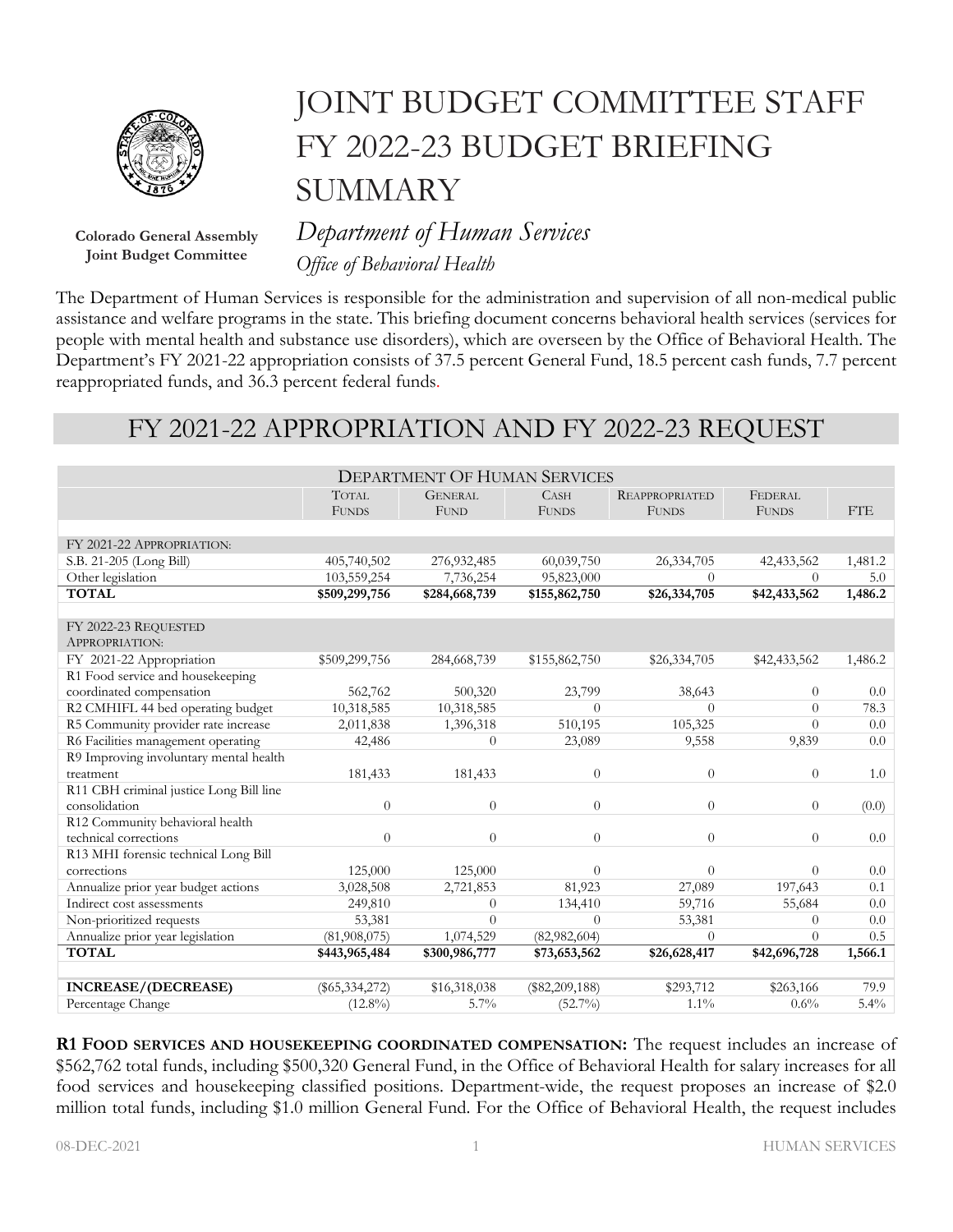\$491,531 total funds (\$65,966 General Fund) for the Mental Health Institute at Pueblo and \$71,231 total funds (\$65,966 General Fund) for the Mental Health Institute at Fort Logan. The requested amounts for this division are all ongoing in FY 2023-24 and subsequent years. *For additional information on request R1, see the 12/1/2021 JBC Staff briefing for the Department of Human Services, Executive Director's Office.*

**R2 CMHIFL 44 BED OPERATING BUDGET:** The request includes an increase of \$10.3 million General Fund and 78.3 FTE for costs to operate 44 new forensic psychiatric beds at the Colorado Mental Health Institute at Fort Logan (CHMIFL). As the request for FY 2022-23 does not cover the entire fiscal year, the Department reports that costs would increase to \$12.4 million General Fund and 104.3 FTE in FY 2023-24 and subsequent years. The General Assembly approved an appropriation of \$17.8 million in capital construction funding in FY 2019-20 to renovate two existing units at Fort Logan to provide the additional beds for inpatient competency services and address the waitlist for competency services. According to the Department, that capital construction request, as approved by the General Assembly, assumed that operating the units would require approximately \$13.0 million per year. The Department indicates that the request would increase funding for an evidence-informed program as defined in S.B. 21-284 (Evidence-based evaluation for budget).

Modeled on the forensic services staffing ratios at the Mental Health Institute at Pueblo, the request includes the FTE and associated costs reflected in the following table.

| R2 - CMHIFL 44 BED OPERATING BUDGET                        |                                         |            |              |            |  |  |  |  |
|------------------------------------------------------------|-----------------------------------------|------------|--------------|------------|--|--|--|--|
|                                                            | FY 2022-23 REQUEST<br>FY 2023-24 IMPACT |            |              |            |  |  |  |  |
|                                                            | <b>GENERAL</b>                          |            |              |            |  |  |  |  |
|                                                            | <b>FUND</b>                             | <b>FTE</b> | <b>FUND</b>  | <b>FTE</b> |  |  |  |  |
| <b>OBH, CMHIFL Personal Services</b>                       |                                         |            |              |            |  |  |  |  |
| Nursing                                                    | \$2,747,184                             | 36.5       | \$3,621,290  | 48.0       |  |  |  |  |
| Contract medical (psychiatry, medical, nurse practitioner) | 822,107                                 | 3.3        | \$986,528    | 4.0        |  |  |  |  |
| Psychology                                                 | 727,500                                 | 6.8        | 962,999      | 9.0        |  |  |  |  |
| Security                                                   | 536,772                                 | 8.6        | 700,217      | 11.2       |  |  |  |  |
| Administrative/Other                                       | 444,452                                 | 5.9        | 624,868      | 8.2        |  |  |  |  |
| Social Work                                                | 297,315                                 | 3.8        | 391,662      | 5.0        |  |  |  |  |
| Therapy                                                    | 288,111                                 | 3.8        | 380,007      | 5.0        |  |  |  |  |
| Medical                                                    | 227,096                                 | 2.8        | 311,331      | 3.9        |  |  |  |  |
| Dietary                                                    | 108,004                                 | 2.1        | 154,293      | 3.0        |  |  |  |  |
| Pharmacy                                                   | 104,937                                 | 0.7        | 149,911      | 1.0        |  |  |  |  |
| Dental                                                     | 39,358                                  | 0.5        | 73,793       | 0.9        |  |  |  |  |
| Patient Armed Transport                                    | 67,500                                  |            | 90,000       |            |  |  |  |  |
| Subtotal, CMHIFL Personal Services                         | \$6,410,337                             | 74.8       | \$8,446,899  | 99.2       |  |  |  |  |
| <b>OBH, CMHIFL Operating Expenses</b>                      |                                         |            |              |            |  |  |  |  |
| Ongoing programmatic operating expenses                    | \$490,247                               |            | \$641,794    |            |  |  |  |  |
| Operating expenses for FTE                                 | 373,378                                 |            | 82,840       |            |  |  |  |  |
| One-time start-up operating expenses                       | 300,403                                 |            | $\Omega$     |            |  |  |  |  |
| Electronic health records licenses                         | 147,500                                 |            | 81,000       |            |  |  |  |  |
| Subtotal, CMHIFL Operating Expenses                        | \$1,311,528                             |            | \$805,634    |            |  |  |  |  |
| OBH, CMHIFL Pharmaceuticals                                | \$283,123                               |            | \$378,534    |            |  |  |  |  |
| Office of Operations                                       |                                         |            |              |            |  |  |  |  |
| Personal Services                                          | \$240,428                               | 3.5        | \$349,316    | 5.1        |  |  |  |  |
| Operating expenses                                         | \$119,381                               |            | \$40,925     |            |  |  |  |  |
| Utilities                                                  | \$67,913                                |            | \$81,496     |            |  |  |  |  |
| Subtotal, Office of Operations                             | \$427,722                               | 3.5        | \$471,737    | 5.1        |  |  |  |  |
| <b>Executive Director's Office</b>                         |                                         |            |              |            |  |  |  |  |
| Centrally appropriated line items                          | \$1,885,875                             | 0.0        | \$2,304,974  | 0.0        |  |  |  |  |
| Total, Request R2 General Fund                             | \$10,318,585                            | 78.3       | \$12,407,778 | 104.3      |  |  |  |  |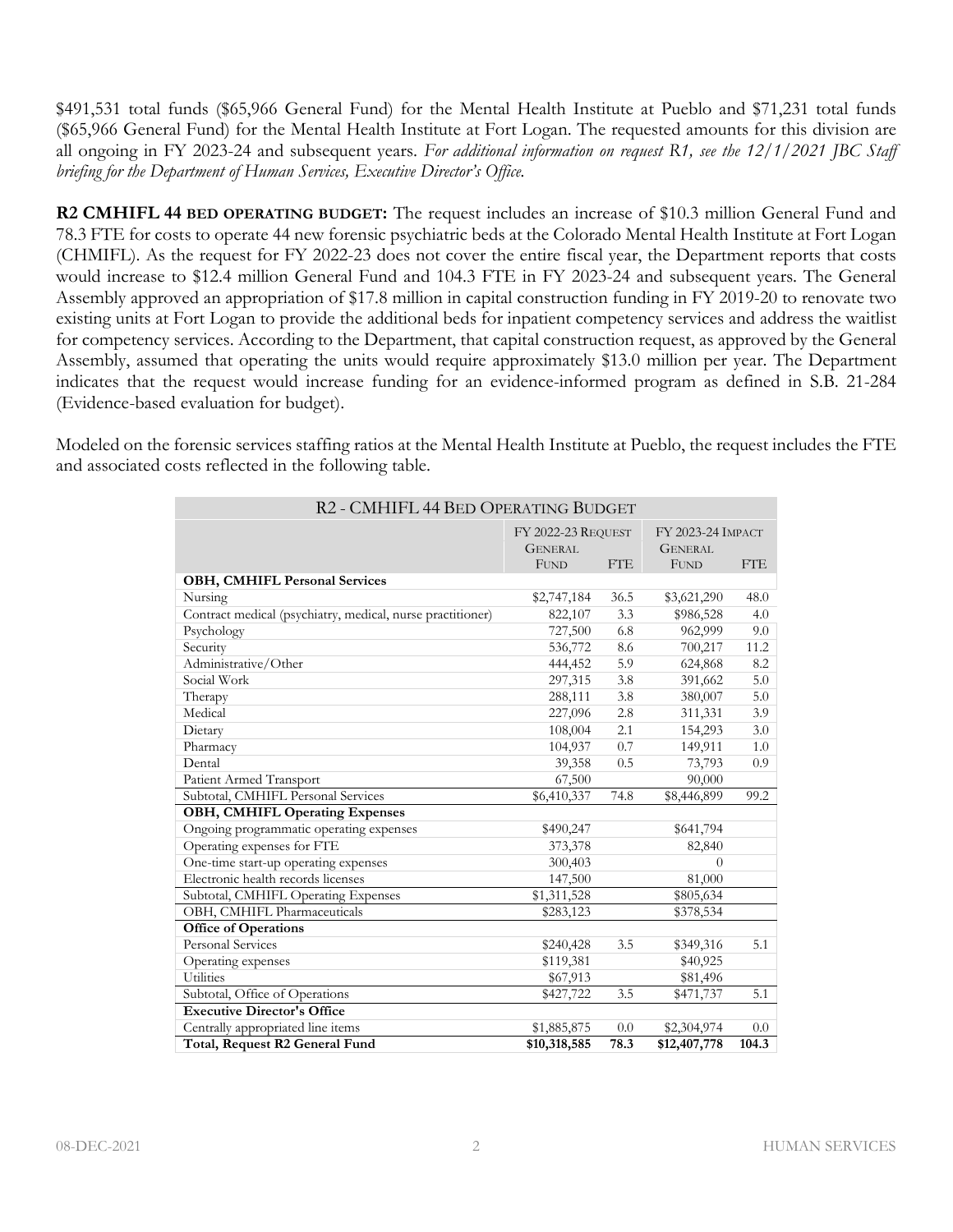**R5 COMMUNITY PROVIDER RATE INCREASE:** The request includes a common policy 1.0 percent increase in community provider rates. For this division, the request equates to \$2.0 million total funds, including \$1.4 million General Fund. *Community provider rates will be addressed in more detail during the common policy presentation in January.*

**R6 FACILITIES MANAGEMENT OPERATING:** The request includes an adjustment to indirect cost assessments for the Office of Behavioral Health in conjunction with an inflationary increase for the Office of Operations. *For more information see the 12/1/2021 briefing for the Office of Operations*.

**R9 IMPROVING INVOLUNTARY MENTAL HEALTH TREATMENT:** The request includes an increase of \$181,433 General Fund and 1.0 FTE for FY 2022-23 to provide statewide technical assistance and training to mental health professionals related to involuntary mental health holds and treatment. After eliminating one-time costs proposed for the first year, the request anticipates an ongoing need for \$133,883 General Fund and 1.0 FTE in FY 2023-24 and subsequent years. The Department intends to standardize and clarify the appropriate use of involuntary mental health holds, including involuntary transportation holds, through both rulemaking and statewide training efforts for "intervening professionals" such as law enforcement officers, first responders, nurses, psychologists, physicians, social workers, therapists, and counselors. The Department expects most training to be delivered through online platforms, with trainings created for specific audiences/intervening professionals. While request R9 indicates that the request requires legislation, the Department reports that it has now determined that legislation is not necessary and that the Department has authority to implement the training under current law.

**R11 CBH CRIMINAL JUSTICE LONG BILL LINE CONSOLIDATION:** The request proposes to consolidate two existing Long Bill line items (Criminal Justice Diversion Programs and Jail Based Behavioral Health Services) into a single line item.

- The current Criminal Justice Diversion Programs line item supports two different types of programs intended to divert individuals away from the criminal justice system: (1) the co-responders program supports partnerships between law enforcement and behavioral health agencies where behavioral health professionals often respond to behavioral health-related calls with law enforcement to address behavioral health issues; and (2) the Law Enforcement Assisted Diversion (LEAD) program that supports partnerships between law enforcement, district attorneys' offices, sheriffs, treatment providers, and other stakeholders to divert individuals with substance abuse issues (often after arrest but before booking). For FY 2021-22, the line item has a total appropriation of \$7.4 million total funds, including \$1.6 million General Fund and \$5.8 million cash funds from the Marijuana Tax Cash Fund, and 2.3 FTE.
- The Jail Based Behavioral Health Services line item supports contracts with county sheriffs' departments to support behavioral health services in jails. Services include screening and treatment of substance use, mental health, and co-occurring disorders. The Department contracts with sheriffs to administer the funds, and the sheriffs' departments work with local community providers to provide services within the jail and free or low cost services in the community upon release. For FY 2021-22, the line item has an appropriation of \$19.7 million total funds, including \$7.4 million General Fund, \$5.0 million in one-time funding from the Behavioral and Mental Health cash fund (originating as federal COVID-relief funds), and \$7.3 million reappropriated funds transferred from the Judicial Branch from the Correctional Treatment Cash Fund.

The Department is proposing to consolidate the line items to increase the flexibility of the use of funds in response to changes in local demand for specific types of programs. Both line items have experienced reversions in recent years and the Department anticipates that the increased flexibility will reduce reversions.

**R12 COMMUNITY BEHAVIORAL HEALTH TECHNICAL CORRECTIONS:** The request includes three changes in Community Behavioral Health (with no changes in total funding) that the Department has framed as technical corrections, including: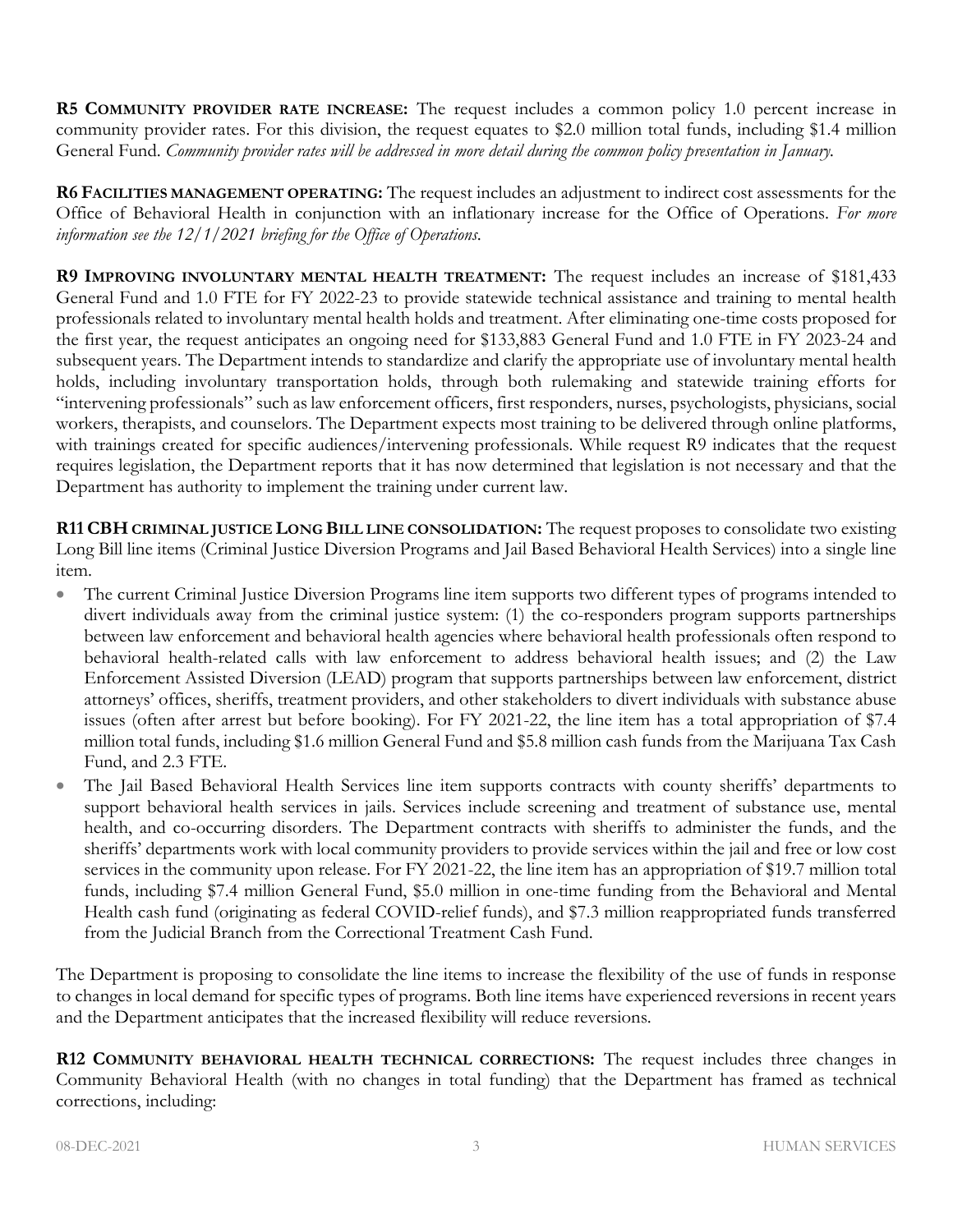- Move \$1,470,000 General Fund currently appropriated to the Treatment and Detoxification Programs line item to the Jail Based Behavioral Health Services line item. Originally appropriated in S.B. 19-008 (Substance Use Disorder Treatment in the Criminal Justice System), the funds support medication-assisted treatment (MAT) in jail settings. The Department is proposing to consolidate that funding with all of the other jail based services.
- Move \$264,596 cash funds from the Persistent Drunk Driver Cash Fund from the Treatment and Detoxification Programs line item to the Community Prevention and Treatment line item. According to the Department, this originated as a technical error during the drafting of the FY 2020-21 Long Bill, and the Department is asking to correct that error for FY 2022-23.
- Strike "Pilot" from the Behavioral Health Crisis Response System Secure Transportation Pilot Programs line item in order to align with the program name in statute. The Department is also proposing to expand those services beyond the regions originally considered in the pilot program, with no increase in funding.

**R13 MHI FORENSIC TECHNICAL LONG BILL CORRECTIONS:** The request proposes five changes to appropriations related to forensic behavioral health services (again with no changes in total funding) that the Department has framed as technical corrections, including:

- Move \$164,804 General Fund and 2.0 FTE out of the Community Behavioral Health Administration Personal Services line item to two different line items: \$166,704 and 2.0 FTE to the Forensic Services Outpatient Competency Restoration Program; and \$1,900 to the Community Behavioral Health Administration Operating Expenses line item. According to the Department, the changes would correct technical errors in the existing appropriations and align funding and FTE with actual usage.
- Move \$125,000 General Fund from the Office of Information Technology Services, Electronic health Record and Pharmacy System line item to the Colorado Mental Health Institute at Pueblo, Personal Services line item to reflect the actual use of the funds.
- Move \$600,000 General Fund from the Mental Health Institutes, Contract Medical Services line item to the Mental health Institutes, Pharmaceuticals line item based on necessary costs for pharmaceuticals and to reduce the need for transfers that the Department has made in recent years (moving surplus funds from Contract Medical Services to cover shortfalls in the Pharmaceuticals line item).
- Create a new Forensic Support Team line item within Forensic Services (in the Mental Health Institutes) and move \$1,495,996 General Fund and 19.0 FTE from the existing Forensic Services Court Services line item to the newly created line item. The Department argues that the change will improve transparency and budgetary management associated with Court Services.
- Move a total of \$1,156,300 General Fund from the Mental Health Institute at Pueblo Personal Services line item to be split between the Forensic Services Court Services (\$595,300) and the Forensic Services Forensic Community Based Services line item (\$561,000). The Department indicates that the proposal would reflect costs for contract physicians in the correct line items.

**ANNUALIZE PRIOR YEAR BUDGET ACTIONS:** The request includes a net increase of \$3.0 million total funds, including \$2.7 million General Fund, and 0.1 FTE to reflect the FY 2022-23 impact of prior year budget actions, as summarized in the following table.

| <b>ANNUALIZE PRIOR YEAR BUDGET ACTIONS</b> |              |                |              |                       |              |            |  |  |
|--------------------------------------------|--------------|----------------|--------------|-----------------------|--------------|------------|--|--|
|                                            | <b>TOTAL</b> | <b>GENERAL</b> | <b>CASH</b>  | <b>REAPPROPRIATED</b> | FEDERAL      |            |  |  |
|                                            | <b>FUNDS</b> | <b>FUND</b>    | <b>FUNDS</b> | <b>FUNDS</b>          | <b>FUNDS</b> | <b>FTE</b> |  |  |
| Annualize prior year salary survey         | \$3,312,681  | \$3,006,931    | \$81,451     | \$26,790              | \$197,509    | 0.0        |  |  |
| FY 21-22 R2 Family first prevention        |              |                |              |                       |              |            |  |  |
| and services act                           | 94,922       | 94,922         |              | $\Omega$              | $\Omega$     | 0.1        |  |  |
| FY 19-20 R21 Salesforce                    | 905          |                | 472          | 299                   | 134          | 0.0        |  |  |
| FY 21-22 Medicaid match public             |              |                |              |                       |              |            |  |  |
| health emergency                           |              |                |              | $\Omega$              | $\Omega$     | $0.0-1$    |  |  |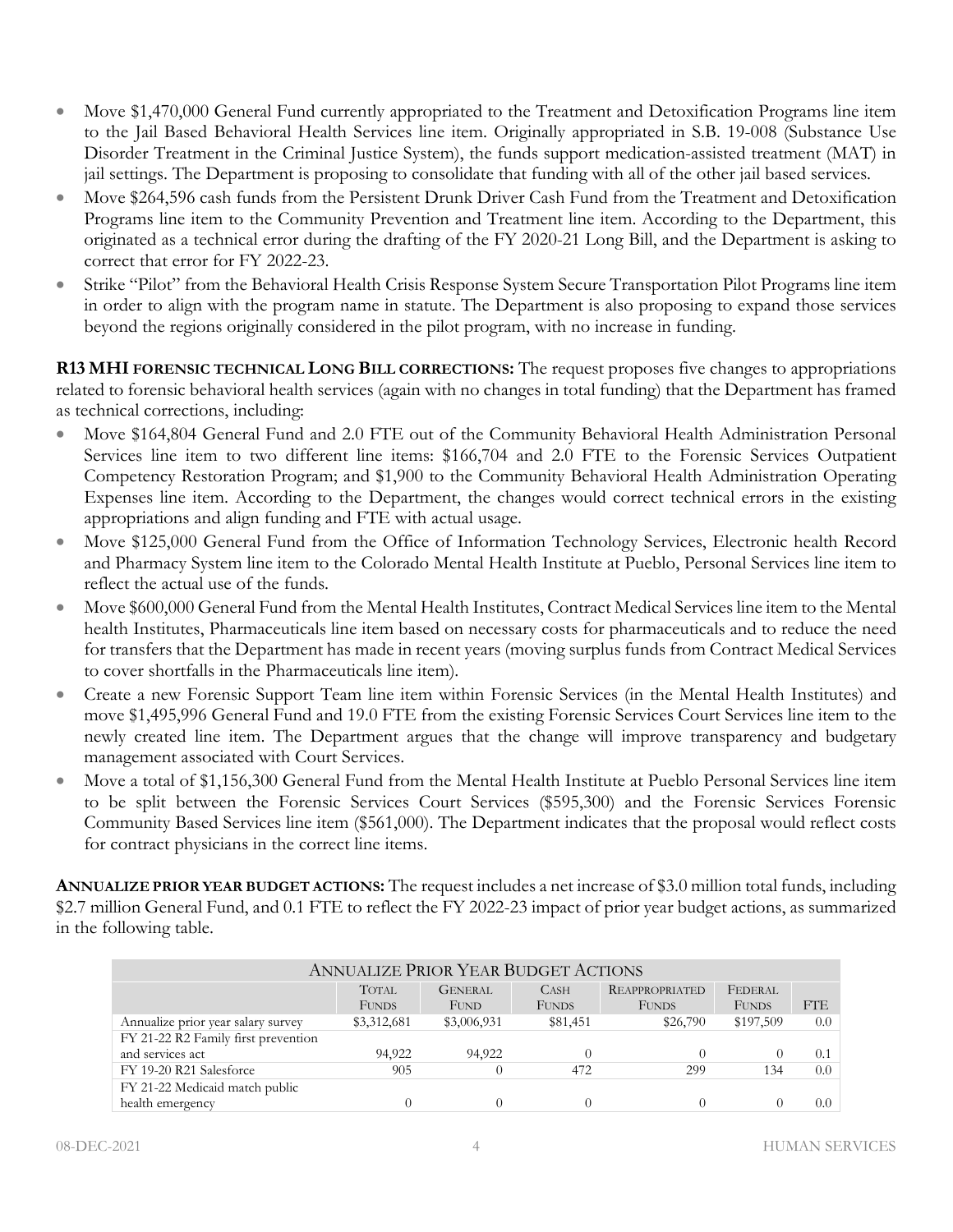| <b>ANNUALIZE PRIOR YEAR BUDGET ACTIONS</b> |              |                |              |                       |              |            |  |
|--------------------------------------------|--------------|----------------|--------------|-----------------------|--------------|------------|--|
|                                            | <b>TOTAL</b> | <b>GENERAL</b> | <b>CASH</b>  | <b>REAPPROPRIATED</b> | FEDERAL      |            |  |
|                                            | <b>FUNDS</b> | FUND           | <b>FUNDS</b> | <b>FUNDS</b>          | <b>FUNDS</b> | <b>FTE</b> |  |
| FY 21-22 R1 Expanded behavioral            |              |                |              |                       |              |            |  |
| health crisis services for children and    |              |                |              |                       |              |            |  |
| vouth                                      | (380,000)    | (380,000)      |              |                       |              | 0.0        |  |
| <b>TOTAL</b>                               | \$3,028,508  | \$2,721,853    | \$81,923     | \$27,089              | \$197,643    | 0.1        |  |

**INDIRECT COST ASSESSMENTS:** The request includes an increase in the Office of Behavioral Health's indirect cost assessments.

**NON-PRIORITIZED REQUESTS:** The request includes an increase \$53,381 reappropriated funds (originating from the Department of Corrections) for the Mental Health Institute at Pueblo associated with a Department of Corrections request for food service cost adjustments. *For more information see the 12/2/2021 briefing for the Department of Corrections.*

**ANNUALIZE PRIOR YEAR LEGISLATION:** The request includes a net decrease of \$81.9 million total funds to reflect the FY 2022-23 impact of bills passed in previous sessions, as summarized in the following table. The reduction is driven by the elimination of one-time funding provided in S.B. 21-137 (Behavioral health recovery act).

| ANNUALIZE PRIOR YEAR LEGISLATION       |                 |                |                 |                       |              |            |  |
|----------------------------------------|-----------------|----------------|-----------------|-----------------------|--------------|------------|--|
|                                        | <b>TOTAL</b>    | <b>GENERAL</b> | <b>CASH</b>     | <b>REAPPROPRIATED</b> | FEDERAL      |            |  |
|                                        | <b>FUNDS</b>    | <b>FUND</b>    | <b>FUNDS</b>    | <b>FUNDS</b>          | <b>FUNDS</b> | <b>FTE</b> |  |
| SB 21-154 988 Suicide prevention       |                 |                |                 |                       |              |            |  |
| lifeline network                       | \$6,103,581     | $\$0$          | \$6,103,581     | \$0                   | \$0          | 0.1        |  |
| SB 21-129 Veteran suicide prevention   |                 |                |                 |                       |              |            |  |
| pilot                                  | 1,260,000       | 1,260,000      | $\Omega$        | $\Omega$              |              | 0.0        |  |
| HB 21-1021 Peer support specialists BH | 16,929          | 14,529         | 2,400           | $\theta$              |              | 0.2        |  |
| HB 21-1276 Prevention of substance     |                 |                |                 |                       |              |            |  |
| use disorders                          | 9,039           | $\Omega$       | 9,039           | $\Omega$              |              | 0.2        |  |
| SB 21-137 Behavioral health recovery   |                 |                |                 |                       |              |            |  |
| act                                    | (89, 297, 624)  | (200,000)      | (89,097,624)    | $\Omega$              |              | 0.0        |  |
| <b>TOTAL</b>                           | $(*81,908,075)$ | \$1,074,529    | $(*82,982,604)$ | \$0                   | \$0          | 0.5        |  |

# SUMMARY OF ISSUES PRESENTED TO THE JOINT BUDGET COMMITTEE

**UPDATE ON FORENSIC SERVICES AND COMPETENCY:** For over a decade, the Department of Human Services and the General Assembly have been working to address issues related to competency evaluation and restoration services. A 2019 consent decree sets requirements for the timing of evaluation and restoration services. In spite of the State's significant investments, the waitlist for competency services is at an all-time high, forcing additional time in jail for individuals awaiting services and additional costs to the State in fines and fees under the consent decree. This issue brief provides an update on the status of competency services and potential costs for FY 2022-23 associated with the consent decree.

**BEHAVIORAL HEALTH WORKFORCE CHALLENGES:** Behavioral health service providers, including both state facilities such as the Mental Health Institute at Pueblo (CMHIP) and other safety net providers such as the community mental health centers, are facing significant workforce challenges. With approximately 324 vacant positions as of November 30, 2021 (representing a 26.1 percent vacancy rate), CMHIP is not operating at capacity because it is currently unable to staff several of the facility's units, leaving 95 beds vacant and unavailable. According to the Colorado Behavioral Health Council, as of November 2, 2021, the State's community mental health centers (CMHCs)